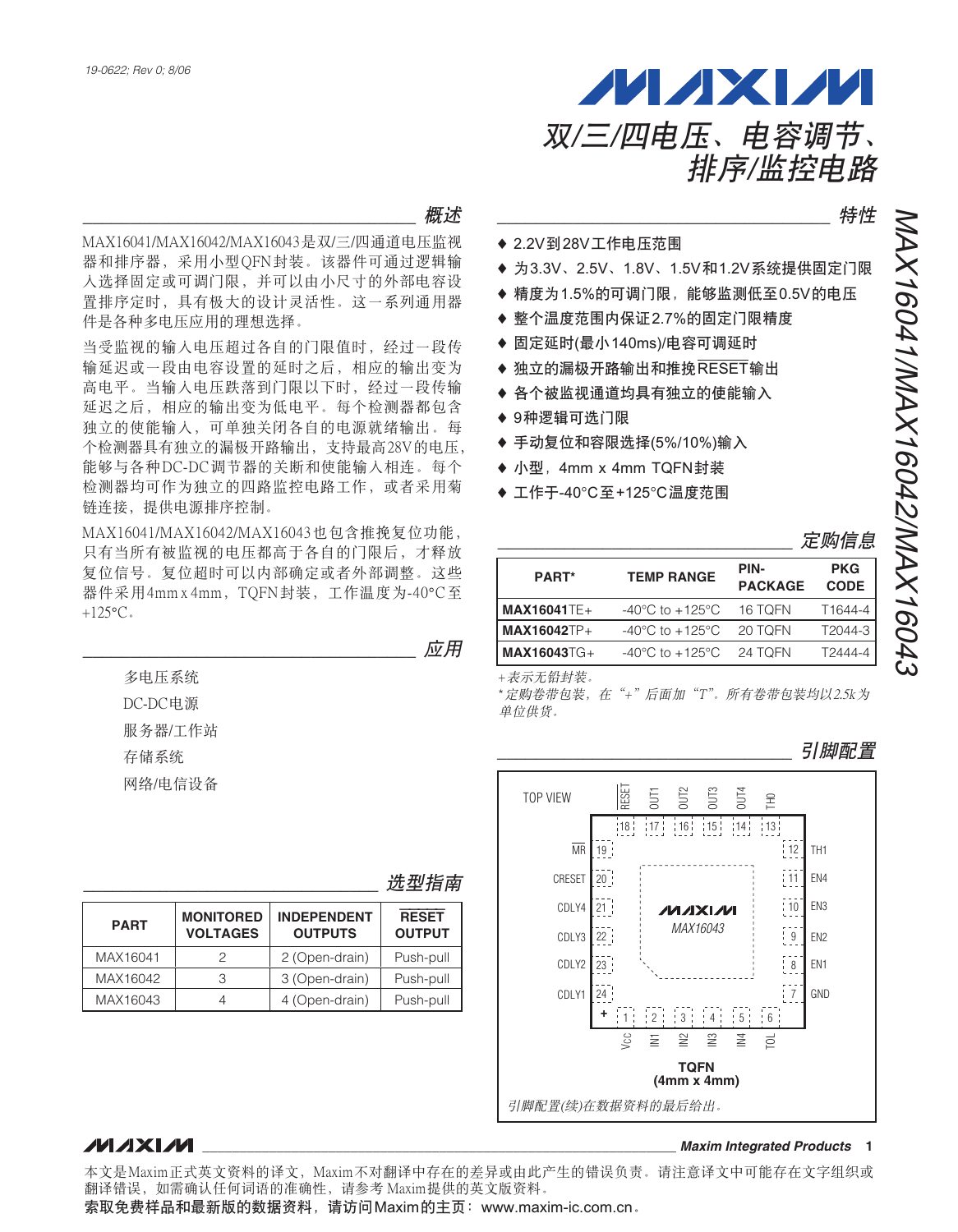双/三/四电压、电容调节、 排序/监控电路

# **ABSOLUTE MAXIMUM RATINGS**

(All voltages referenced to GND.)

| Continuous Power Dissipation $(T_A = +70^{\circ}C)$ |  |
|-----------------------------------------------------|--|
| 16-Pin TQFN (derate 25mW/°C above +70°C) 2000mW     |  |
| 20-Pin TQFN (derate 25.6mW/°C above +70°C) 2051mW   |  |
| 24-Pin TQFN (derate 27.8mW/°C above +70°C) 2222mW   |  |
|                                                     |  |
|                                                     |  |
|                                                     |  |
| Lead Temperature (soldering, 10s)+300°C             |  |

Stresses beyond those listed under "Absolute Maximum Ratings" may cause permanent damage to the device. These are stress ratings only, and functional operation of the device at these or any other conditions beyond those indicated in the operational sections of the specifications is not implied. Exposure to absolute maximum rating conditions for extended periods may affect device reliability.

# **ELECTRICAL CHARACTERISTICS**

(VCC = 2.2V to 28V, T A = -40 **°**C to +125 **°**C, unless otherwise specified. Typical values are at VCC = 3.3V and T A = +25 **°**C.) (Note 1)

| <b>PARAMETER</b>                          | <b>SYMBOL</b>         | <b>CONDITIONS</b>                         |                 | <b>MIN</b> | <b>TYP</b> | <b>MAX</b> | <b>UNITS</b> |
|-------------------------------------------|-----------------------|-------------------------------------------|-----------------|------------|------------|------------|--------------|
| <b>SUPPLY</b>                             |                       |                                           |                 |            |            |            |              |
| Operating Voltage Range                   | <b>V<sub>CC</sub></b> | (Note 2)                                  |                 | 2.2        |            | 28.0       | $\vee$       |
| Undervoltage Lockout                      | <b>UVLO</b>           | (Note 2)                                  |                 | 1.8        | 1.9        | 2.0        | $\vee$       |
| Undervoltage-Lockout Hysteresis           | <b>UVLOHYST</b>       | V <sub>CC</sub> falling                   |                 |            | 50         |            | mV           |
|                                           |                       | All OUT_ and RESET at                     | $V_{CC} = 3.3V$ |            | 40         | 75         |              |
| V <sub>CC</sub> Supply Current            | $_{\text{ICC}}$       | logic-high (IN_current                    | $V_{CC} = 12V$  |            | 47         | 75         | μA           |
|                                           |                       | excluded)                                 | $V_{CC} = 28V$  |            | 52         | 80         |              |
| INPUTS (IN_)                              |                       |                                           |                 |            |            |            |              |
|                                           |                       | 3.3V threshold, TOL = GND                 |                 | 2.970      | 3.052      | 3.135      | $\vee$       |
|                                           |                       | 3.3V threshold, TOL = V <sub>CC</sub>     |                 | 2.805      | 2.888      | 2.970      |              |
|                                           |                       | 2.5V threshold, TOL = GND                 |                 | 2.250      | 2.313      | 2.375      |              |
|                                           |                       | 2.5V threshold, $TOL = V_{CC}$            |                 | 2.125      | 2.187      | 2.250      |              |
| IN_Thresholds (IN_Falling)                | <b>V<sub>TH</sub></b> | 1.8V threshold, TOL = GND                 |                 | 1.620      | 1.665      | 1.710      |              |
|                                           |                       | 1.8V threshold, $TOL = V_{CC}$            |                 | 1.530      | 1.575      | 1.620      |              |
|                                           |                       | 1.5V threshold, TOL = GND                 |                 | 1.350      | 1.387      | 1.425      |              |
|                                           |                       | 1.5V threshold, TOL = V <sub>CC</sub>     |                 | 1.275      | 1.312      | 1.350      |              |
|                                           |                       | 1.2V threshold, TOL = GND                 |                 | 1.080      | 1.110      | 1.140      |              |
|                                           |                       | 1.2V threshold, TOL = V <sub>CC</sub>     |                 | 1.020      | 1.050      | 1.080      |              |
| Adjustable Threshold                      |                       | $TOL = GND$                               |                 | 0.492      | 0.5        | 0.508      | $\vee$       |
| <b>V<sub>TH</sub></b><br>$(IN_F$ Falling) |                       | $TOL = V_{CC}$                            |                 | 0.463      | 0.472      | 0.481      |              |
| IN_Hysteresis (IN_Rising)                 | <b>VHYST</b>          |                                           |                 |            | 0.5        |            | $\%$         |
| IN_Input Resistance                       |                       | Fixed threshold                           |                 | 500        | 918        |            | $k\Omega$    |
| IN_Input Current                          | IL.                   | Adjustable threshold only $(V_{IN} = 1V)$ |                 | $-100$     |            | $+100$     | nA           |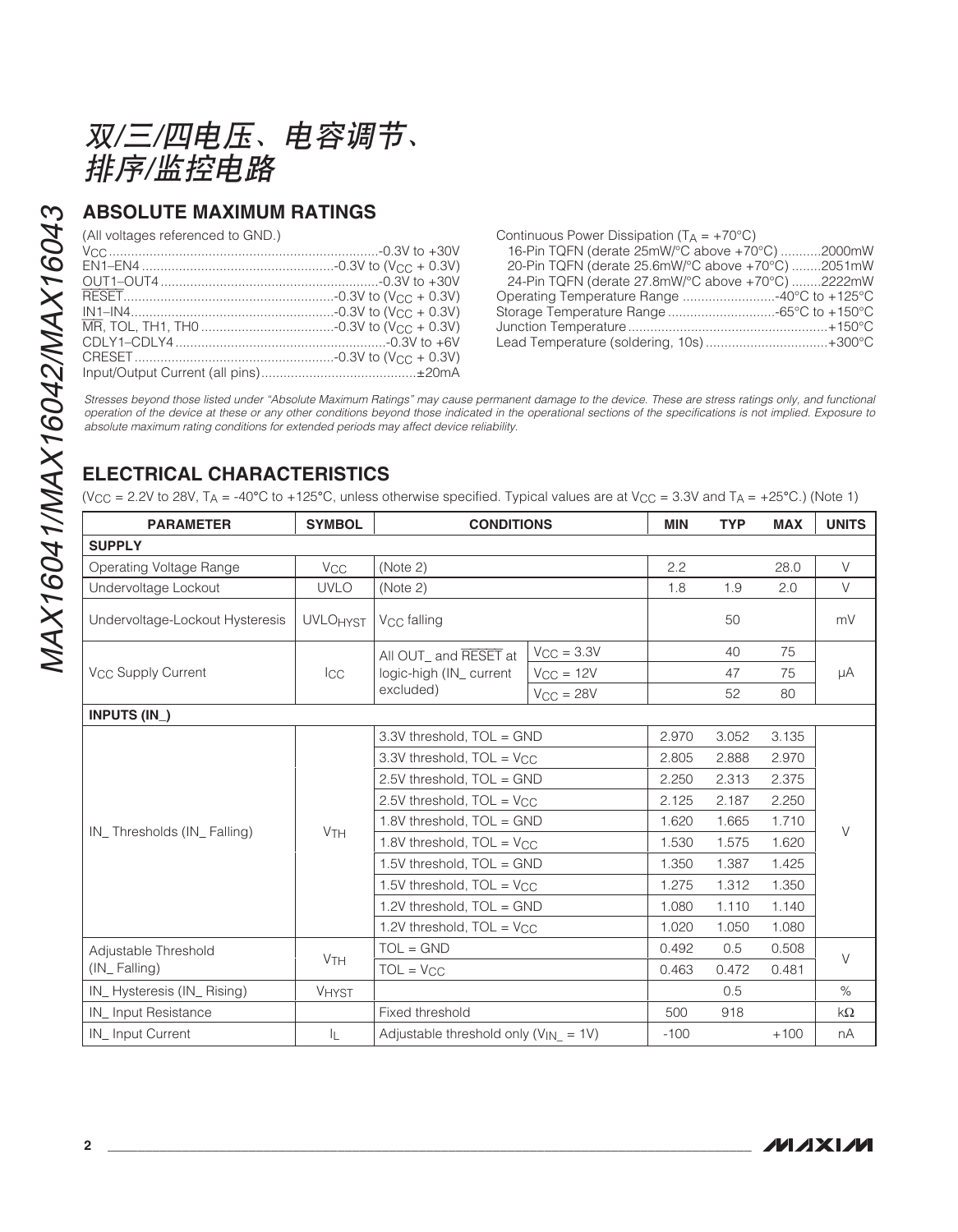| 双/三/四电压、电容调节、 |         |  |
|---------------|---------|--|
|               | 排序/监控电路 |  |

# **ELECTRICAL CHARACTERISTICS (continued)**

(VCC = 2.2V to 28V, T A = -40 **°**C to +125 **°**C, unless otherwise specified. Typical values are at VCC = 3.3V and T A = +25 **°**C.) (Note 1)

| <b>PARAMETER</b>                                | <b>SYMBOL</b>         | <b>CONDITIONS</b>                                                               | <b>MIN</b>          | <b>TYP</b>          | <b>MAX</b> | <b>UNITS</b> |
|-------------------------------------------------|-----------------------|---------------------------------------------------------------------------------|---------------------|---------------------|------------|--------------|
| <b>CRESET AND CDLY_</b>                         |                       |                                                                                 |                     |                     |            |              |
| <b>CRESET Threshold</b>                         | V <sub>TH-RESET</sub> | CRESET rising, V <sub>CC</sub> = 3.3V                                           | 0.465               | 0.5                 | 0.535      | $\vee$       |
| <b>CRESET Charge Current</b>                    | <b>ICH-RESET</b>      | $V_{CC} = 3.3V$                                                                 | 380                 | 500                 | 620        | nA           |
| CDLY Threshold                                  | VTH-CDLY              | $CDLY$ rising, $V_{CC} = 3.3V$                                                  | 0.95                | 1                   | 1.05       | V            |
| CDLY_Charge Current                             | ICH-CDLY              | $V_{\text{CC}} = 3.3V$                                                          | 200                 | 250                 | 300        | пA           |
| DIGITAL LOGIC INPUTS (EN_, MR, TOL, TH1, TH0)   |                       |                                                                                 |                     |                     |            |              |
| Input Low Voltage                               | $V_{IL}$              |                                                                                 |                     |                     | 0.4        | $\vee$       |
| Input High Voltage                              | V <sub>IH</sub>       |                                                                                 | 1.4                 |                     |            | $\vee$       |
| TH1, TH0 Logic-Input Floating                   |                       |                                                                                 |                     | 0.6                 |            | $\vee$       |
| TOL, TH1, TH0 Logic-Input<br>Current            |                       | $V_{\text{TOL}}$ , $V_{\text{TH1}}$ , $V_{\text{TH0}}$ = GND or $V_{\text{CC}}$ | -1                  |                     | $+1$       | μA           |
| EN_Input Leakage Current                        |                       | $V_{EN}$ = $V_{CC}$ or GND                                                      | $-100$              |                     | $+100$     | nA           |
| MR Internal Pullup Current                      |                       | $V_{CC} = 3.3V$                                                                 | 250                 | 535                 | 820        | nA           |
| <b>OUTPUTS (OUT_, RESET)</b>                    |                       |                                                                                 |                     |                     |            |              |
|                                                 | VOL                   | $V_{CC} \ge 1.2V$ , $I_{SINK} = 90\mu A$                                        |                     |                     | 0.3        |              |
| Output Low Voltage<br>(Open-Drain or Push-Pull) |                       | $V_{CC} \geq 2.25V$ , $I_{SINK} = 0.5mA$                                        |                     |                     | 0.3        | $\vee$       |
|                                                 |                       | $V_{CC} \geq 4.5V$ , $I_{SINK} = 1mA$                                           |                     |                     | 0.35       |              |
|                                                 |                       | $V_{CC} \geq 3V$ , ISOURCE = 500µA                                              |                     | $0.8 \times V_{CC}$ |            | $\vee$       |
| Output High Voltage (Push-Pull)                 | VOH                   | $V_{CC} \ge 4.5V$ , ISOURCE = 800µA                                             | $0.8 \times V_{CC}$ |                     |            |              |
| Output Leakage Current<br>(Open-Drain)          | <b>ILKG</b>           | Output not asserted low, $V_{OUT} = 28V$                                        |                     |                     | 1          | μA           |
|                                                 |                       | $CRESET = V_{CC}$ , $V_{CC} = 3.3V$                                             | 140                 | 190                 | 260        |              |
| <b>Reset Timeout Period</b>                     | t <sub>RP</sub>       | CRESET open                                                                     |                     | 0.030               |            | ms           |
| <b>TIMING</b>                                   |                       |                                                                                 |                     |                     |            |              |
| IN_ to OUT_ Propagation Delay                   | t <sub>DELAY+</sub>   | IN_rising, CDLY_open                                                            |                     | 35                  |            |              |
|                                                 | t <sub>DELAY-</sub>   | IN_falling, CDLY_open                                                           |                     | 20                  |            | μs           |
| IN_ to RESET Propagation Delay                  | tRST-DELAY            | CRESET open, IN_falling                                                         |                     | 35                  |            | μs           |
| MR Minimum Input Pulse Width                    |                       | (Note 3)                                                                        | 2                   |                     |            | μs           |
| EN_ or MR Glitch Rejection                      |                       |                                                                                 |                     | 280                 |            | ns           |
|                                                 | toFF                  | From device enabled to device disabled                                          | 3<br>30             |                     | μs         |              |
| EN_to OUT_Delay                                 | ton                   | From device disabled to device enabled<br>(CDLY_open)                           |                     |                     |            |              |
| MR to RESET Delay                               |                       | $\overline{\text{MR}}$ falling                                                  |                     | 3                   |            | μs           |

**Note 1:** Devices are production tested at T<sub>A</sub> = +25°C. Limits over temperature are guaranteed by design.

Note 2: Operating below the UVLO causes all outputs to go low. The outputs are guaranteed to be in the correct state for V<sub>CC</sub> down to 1.2V.

**Note 3:** To guarantee an assertion, the minimum input pulse width must be greater than 2μs.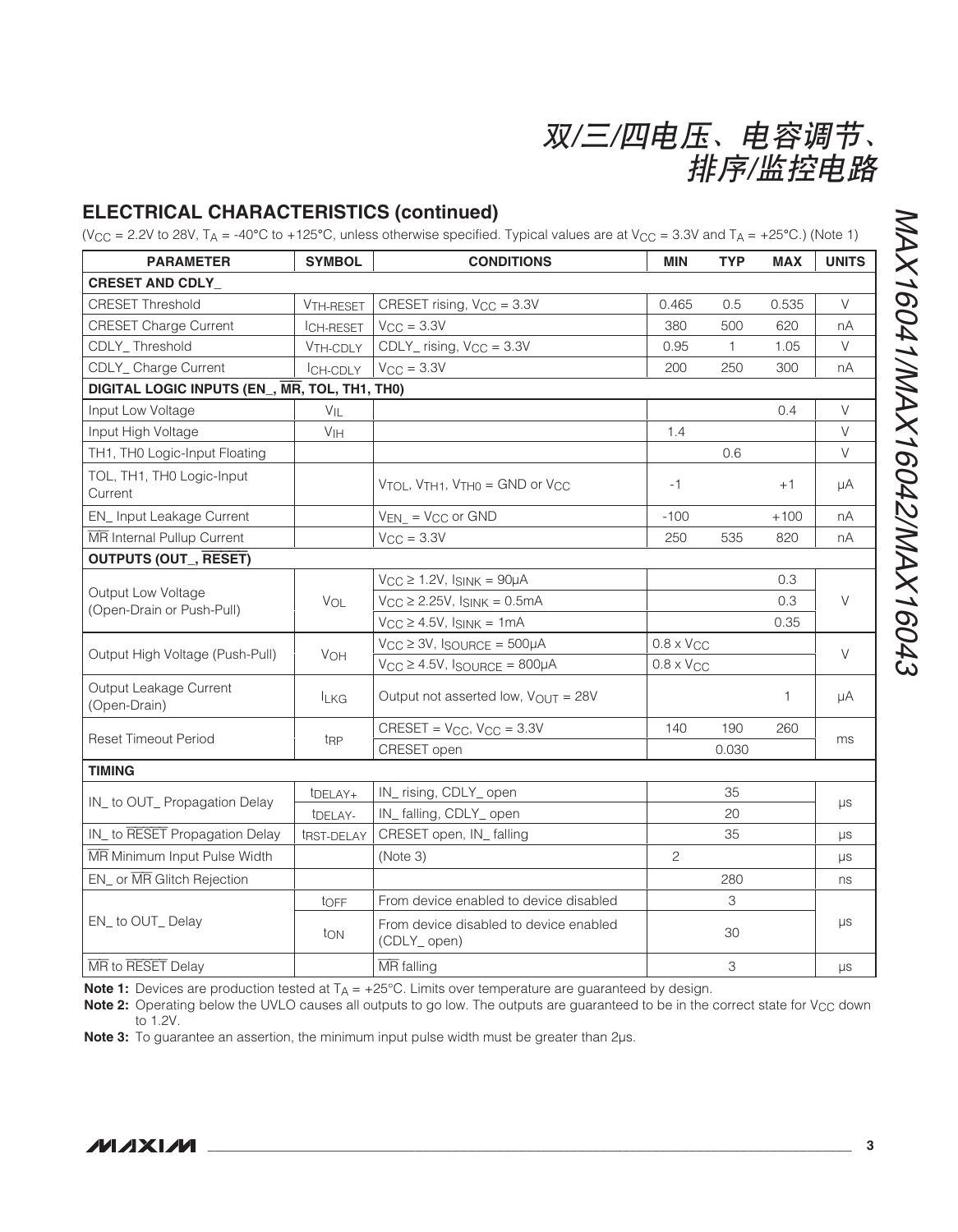双/三/四电压、电容调节、 排序/监控电路

 $(V_{\text{CC}} = 3.3V, T_A = +25^{\circ}\text{C}$ , unless otherwise noted.)

**SUPPLY CURRENT SUPPLY CURRENT NORMALIZED ADJUSTABLE THRESHOLD vs. SUPPLY VOLTAGE vs. TEMPERATURE vs. TEMPERATURE** 1.003 60 60 MAX16041 toc02 MAX16041 toc01 MAX16041  $V_{CC} = 28V$ <br>  $V_{CC} = 12V$ <br>  $V_{CC} = 3.3V$ <br>  $V_{CC} = 3.3V$ <br>  $V_{CC} = 3.3V$ <br>  $V_{CC} = 3.3V$ <br>  $V_{CC} = 3.3V$ <br>  $V_{CC} = 3.4V$ <br>  $V_{CC} = 3.3V$ <br>  $V_{CC} = 3.4V$ <br>  $V_{CC} = 12.5V$ <br>  $V_{CC} = 3.4V$ <br>  $V_{CC} = 12.5V$ <br>  $V_{CC} = 3.4V$ 1.002  $TOL = V_{CC}$ 1.001 55 55 1.000 NORMALIZED THRESHOLD SUPPLY CURRENT (MA) SUPPLY CURRENT (μA) SUPPLY CURRENT (uA) SUPPLY CURRENT (μA) 50 0.999 50 0.998 0.997 45 45  $\frac{1}{20}$  0.996 TOL = GND 0.995 40 40 0.994 0.993 35 35 0.992 0.991 ADJUSTABLE THRESHOLD 30 30 0.990  $-40 -25 -10 = 5$ 5 20 35 50 65 80 95 110  $-40 -25 -10 = 5$ 2 6 10 14 18 22 26 30 6 10 14 18 22 26 5 20 35 50 65 80 95 110 -40 125 SUPPLY VOLTAGE (V) TEMPERATURE ( °C) TEMPERATURE ( °C) **RESET TIMEOUT PERIOD NORMALIZED ADJUSTABLE THRESHOLD OUT\_DELAY vs. CCDLY\_ vs. TEMPERATURE vs. CCRESET** 1.003 1200 5000  $1100$ <br>  $1000$ <br>  $900$ <br>  $800$ <br>  $700$ <br>  $600$ <br>  $400$ <br>  $300$ <br>  $200$ <br>  $100$ 5000<br>4500<br>4000<br>3500<br>3000<br>2500<br>2000<br>1500<br>500<br>500 MAX16041 toc04  $\mathbf{I}$ MAX16041 toc05 1.002 1100  $TOL = V<sub>CC</sub>$ 4500 1.001 1000 4000  $(ms)$ 1.000 RESET TIMEOUT PERIOD (ms) THRESHOLD NORMALIZED THRESHOLD 900 0.999 3500 **TIMEOUT PERIOD** 800 DELAY (ms) OUT\_ DELAY (ms) 0.998 3000 700  $\leftarrow$ <br>TOL = GND 0.997 **JORMALIZED** 2500 600 0.996 500  $\overline{5}$ 0.995 2000 RESET<sup>-</sup> 400 0.994 1500 300 0.993 1000 0.992 200 3.3V THRESHOLD 500 0.991 100 0.990  $\mathbf 0$  $\boldsymbol{0}$ -25 -10 5 20 35 50 65 80 95 110 -40 125 100 200 300 400 500 600 700 800 900 0 1000 100 200 300 400 500 600 700 800 900 0 1000  $C_{CDI}$   $\vee$  (nF) CCRESET (nF) TEMPERATURE ( °C) **FIXED RESET TIMEOUT PERIOD OUT\_ LOW VOLTAGE RESET OUTPUT LOW VOLTAGE vs. TEMPERATURE vs. SINK CURRENT vs. SINK CURRENT**  $1.0$  $1.0$ 190 1.0<br>0.8<br>0.6<br>0.4<br>0.2<br>0 1.0<br>0.9<br>0.8<br>0.7<br>0.6<br>0.5<br>0.4<br>0.3<br>0.2<br>0.1<br>0 MAX16041 toc08 MAX16041 toc07  $CRESET = V<sub>CC</sub>$ 0.9 189 FIXED RESET TIMEOUT PERIOD (ms) FIXED RESET TIMEOUT PERIOD (ms) OUTPUT LOW VOLTAGE (V) RESET OUTPUT LOW VOLTAGE (V) 188 0.8 0.8 0.7 187 186 0.6 0.6  $V_{OUT\_}(V)$ 0.5 185 184 0.4 0.4 0.3 183 RESET 0.2 182 0.2 181 0.1  $\mathbf{0}$ 180  $\,0\,$ 1 2 3 6 1 2 3 4 0 1 2 3 4 5 6 7 4 5 0 1 2 3 4 5 6 7 5 6 -25 -10 5 20 35 50 65 80 95 110 -40 125

SINK CURRENT (mA)

**典型工作特性** 

MAX16041 toc03

MAX16041 toc06

MAX16041 toc09

SINK CURRENT (mA)

**MAXIM** 

TEMPERATURE ( °C)

MAX16041/MAX16042/MAX16043

MAX16041/MAX16042/MAX16043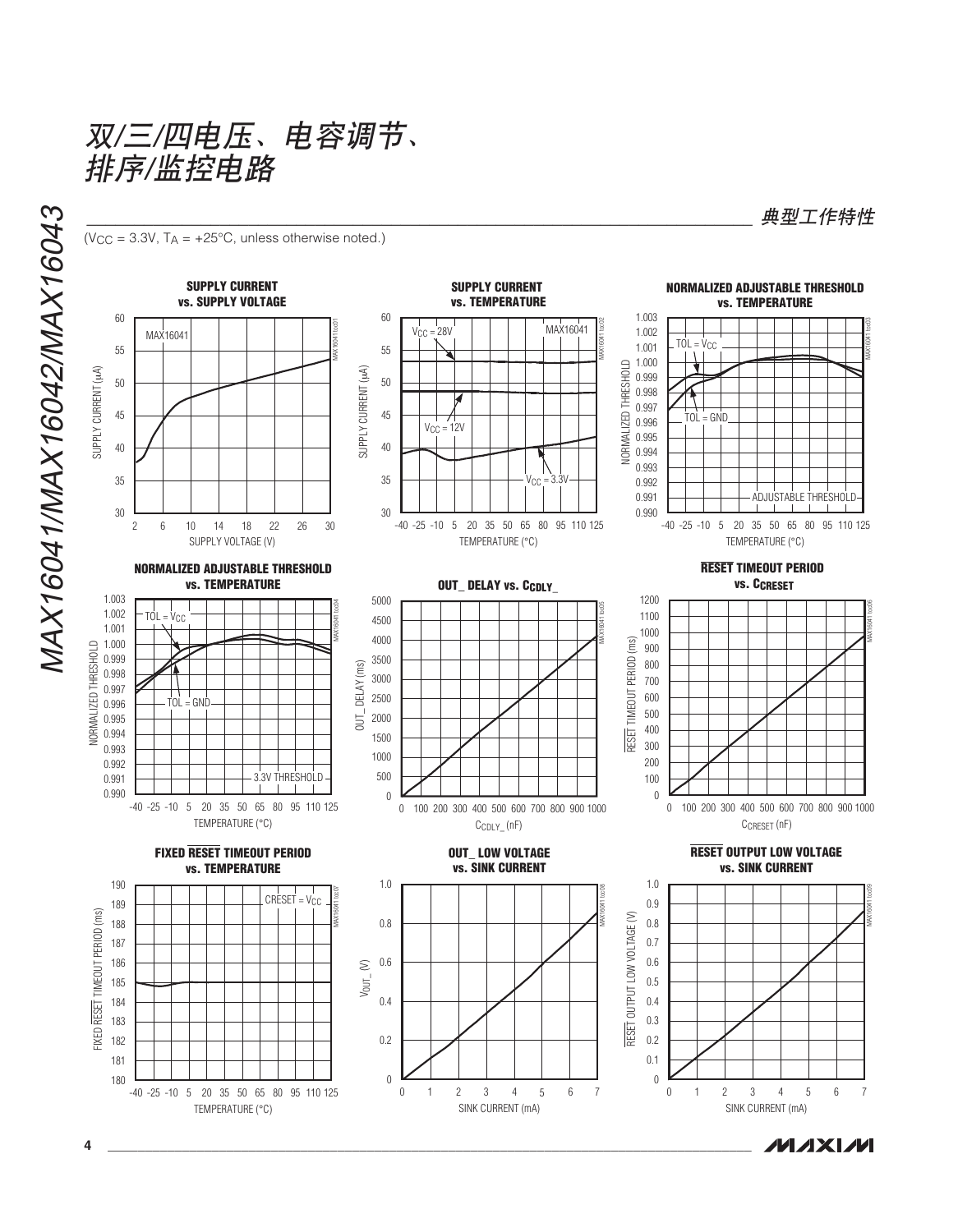典型工作特性(续)

 $(V_{\text{CC}} = 3.3V, T_A = +25^{\circ}\text{C}$ , unless otherwise noted.)



*\_\_\_\_\_\_\_\_\_\_\_\_\_\_\_\_\_\_\_\_\_\_\_\_\_\_\_\_\_\_\_\_\_\_\_\_\_\_\_\_\_\_\_\_\_\_\_\_\_\_\_\_\_\_\_\_\_\_\_\_\_\_\_\_\_\_\_\_\_\_\_\_\_\_\_\_\_\_\_\_\_\_\_\_\_\_\_*

MAX16041/MAX16042/MAX16043 NAX16041/MAX16042/MAX16043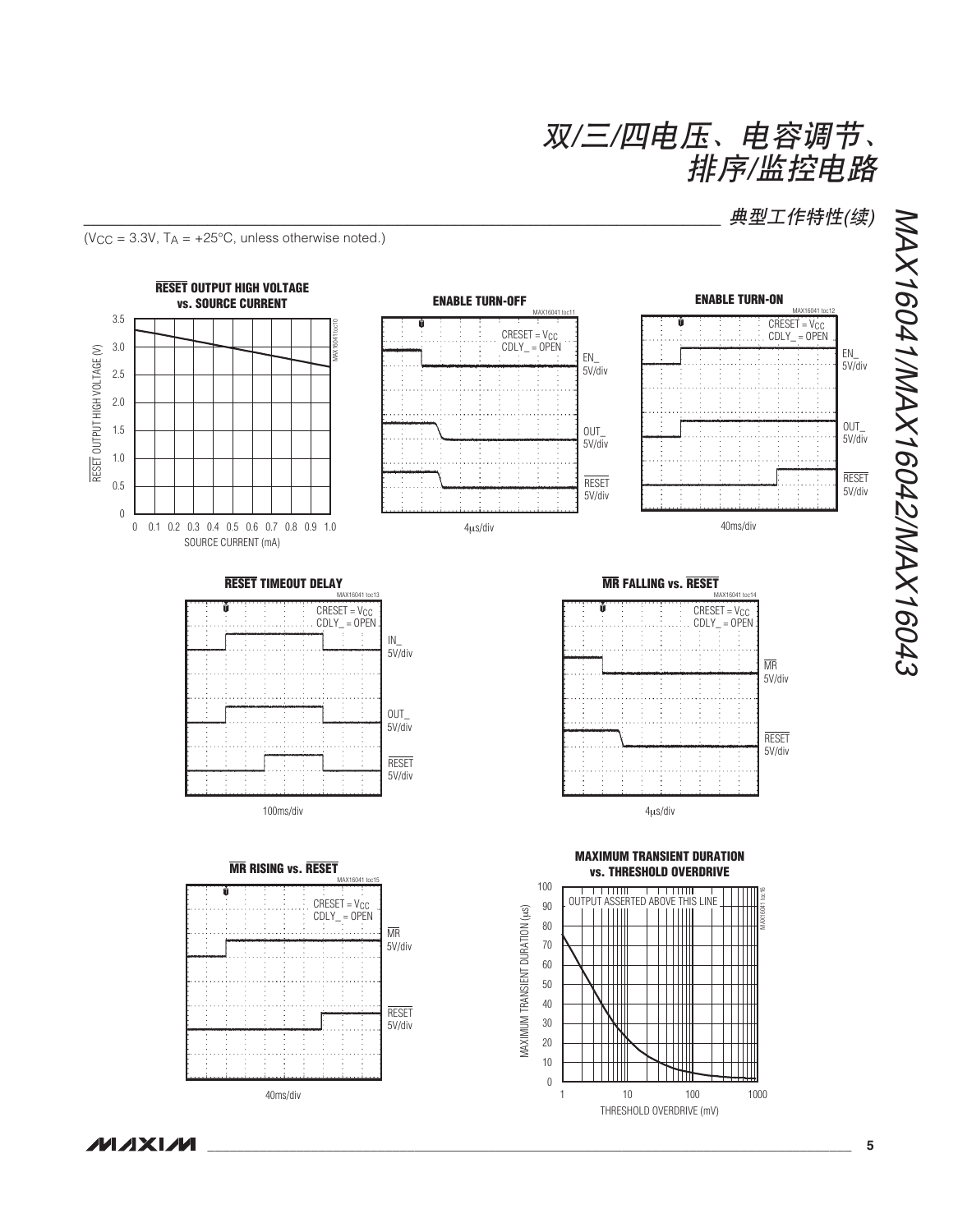双/三/四电压、电容调节、 排序/监控电路

MAX16041/MAX16042/MAX16043 MAX16041/MAX16042/MAX16043

| 引脚                                                    |                |                   | 功能                    |                                                                                               |  |
|-------------------------------------------------------|----------------|-------------------|-----------------------|-----------------------------------------------------------------------------------------------|--|
| <b>MAX16042</b><br><b>MAX16041</b><br><b>MAX16043</b> |                | 名称                |                       |                                                                                               |  |
| $\mathbf{1}$                                          | 1.             | $\mathbf{1}$      | <b>V<sub>CC</sub></b> | 电源电压输入。连接2.2V到28V电源电压为器件供电。当VCC低于UVLO时,<br>所有输出变为低电平。对于嘈杂系统,采用一个0.1µF的电容旁路Vcc至GND。            |  |
| $\overline{c}$                                        | 2              | $\overline{c}$    | IN1                   | 监视输入1。当IN1的电压超过其门限值, 经过一段电容可调的传输延时后,<br>OUT1变为高电平; 当IN1的电压跌落到门限值以下时, 经过一段传输延时后,<br>OUT1变为低电平。 |  |
| 3                                                     | 3              | 3                 | IN2                   | 监视输入2。当IN2的电压超过其门限值, 经过一段电容可调的传输延时后,<br>OUT2变为高电平; 当IN2的电压跌落到门限值以下时, 经过一段传输延时后,<br>OUT2变为低电平。 |  |
|                                                       | $\overline{4}$ | $\overline{4}$    | IN <sub>3</sub>       | 监视输人3。当IN3的电压超过其门限值, 经过一段电容可调的传输延时后,<br>OUT3变为高电平;当IN3的电压跌落到门限值以下时,经过一段传输延时后,<br>OUT3变为低电平。   |  |
|                                                       |                | 5                 | IN4                   | 监视输入4。当IN4的电压超过其门限值, 经过一段电容可调的传输延时后,<br>OUT4变为高电平; 当IN4的电压跌落到门限值以下时, 经过一段传输延时后,<br>OUT4变为低电平。 |  |
| $\overline{4}$                                        | 5              | 6                 | <b>TOL</b>            | 门限容限输入。连接TOL到GND,选择低于标称值5%的门限。连接TOL到<br>$V_{CC}$ , 选择低于标称值10%的门限。                             |  |
| 5                                                     | 6              | $\overline{7}$    | <b>GND</b>            | 地。                                                                                            |  |
| 6                                                     | $\overline{7}$ | 8                 | EN <sub>1</sub>       | 高电平有效逻辑使能输入1。无论输入电压为多少,驱动EN1至低电平,OUT1<br>输出电压变为低电平。驱动EN1为高电平将使能监视比较器。                         |  |
| $\overline{7}$                                        | 8              | 9                 | EN <sub>2</sub>       | 高电平有效逻辑使能输入2。无论输入电压为多少,驱动EN2至低电平, OUT2<br>输出电压变为低电平。驱动EN2为高电平将使能监视比较器。                        |  |
|                                                       | 9              | 10 <sup>°</sup>   | EN <sub>3</sub>       | 高电平有效逻辑使能输入3。无论输入电压为多少,驱动EN3至低电平, OUT3<br>输出电压变为低电平。驱动EN3为高电平将使能监视比较器。                        |  |
|                                                       |                | 11                | EN4                   | 高电平有效逻辑使能输入4。无论输入电压为多少,驱动EN4至低电平, OUT4<br>输出电压变为低电平。驱动EN4为高电平将使能监视比较器。                        |  |
| 8                                                     | 10             | $12 \overline{ }$ | TH <sub>1</sub>       | 门限选择输入1。TH1可以连到Vcc或GND, 或者悬空, 配合TH0 (见表2)选择<br>输入电压门限。                                        |  |
| 9                                                     | 11             | 13                | TH <sub>0</sub>       | 门限选择输入0。TH0可以连到V <sub>CC</sub> 或GND,或者悬空,配合TH1 (见表2)选择<br>输入电压门限。                             |  |
|                                                       |                | 14                | OUT4                  | 输出4。当IN4的电压低于其门限或者EN4为低电平时,OUT4输出为低电平。                                                        |  |
|                                                       | 12             | 15                | OUT <sub>3</sub>      | 输出3。当IN3的电压低于其门限或者EN3为低电平时,OUT3输出为低电平。                                                        |  |
| 10                                                    | 13             | 16                | OUT <sub>2</sub>      | 输出2。当IN2的电压低于其门限或者EN2为低电平时, OUT2输出为低电平。                                                       |  |

引脚说明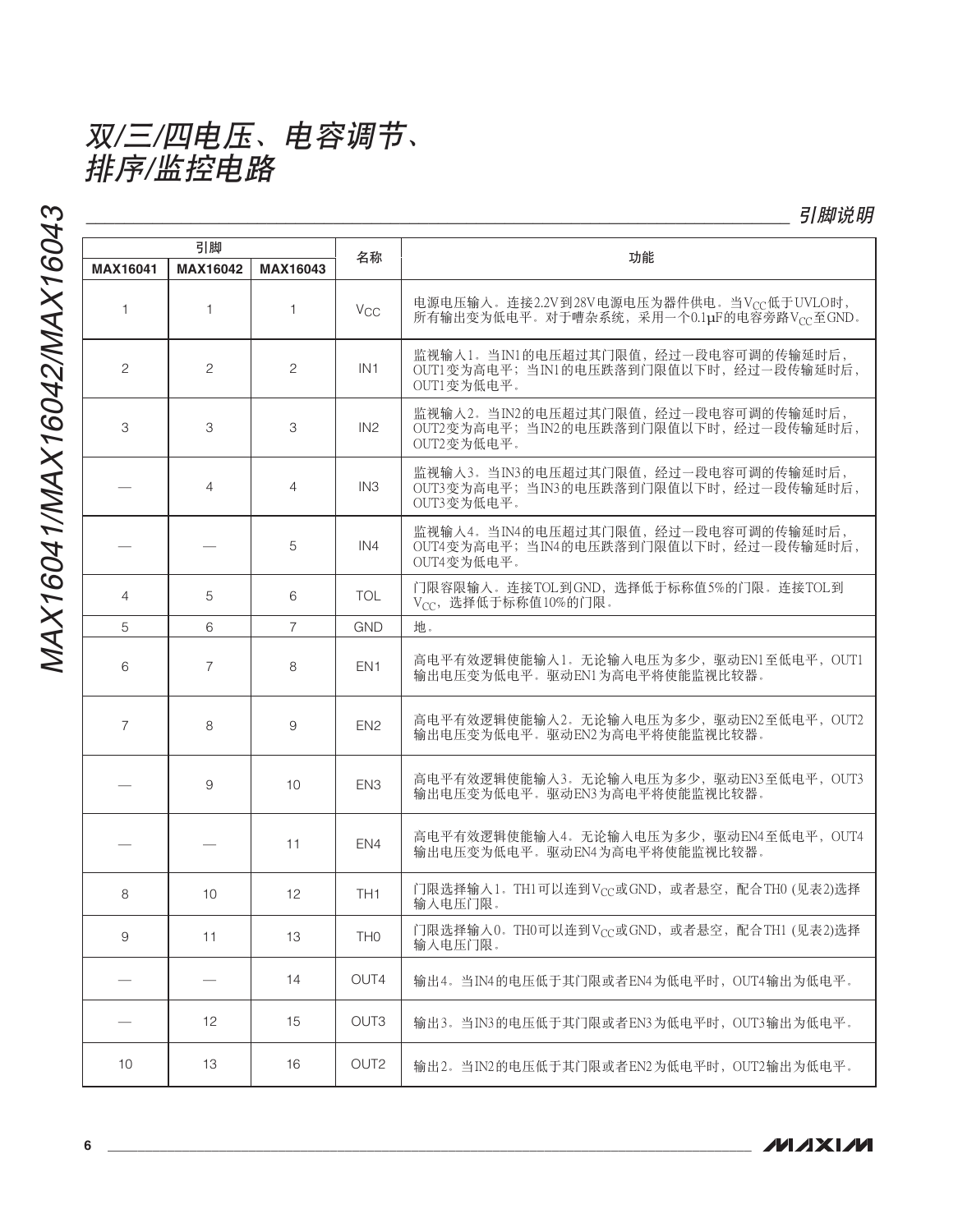引脚说明(续)

| 引脚       |          |          |                        |                                                                                                                                                              |
|----------|----------|----------|------------------------|--------------------------------------------------------------------------------------------------------------------------------------------------------------|
| MAX16041 | MAX16042 | MAX16043 | 名称                     | 功能                                                                                                                                                           |
| 11       | 14       | 17       | OUT <sub>1</sub>       | 输出1。当IN1的电压低于其门限或者EN1为低电平时,OUT1输出为低电平。                                                                                                                       |
| 12       | 15       | 18       | <b>RESET</b>           | 低电平有效复位输出。当任一被监视的电压(IN_)低于其相应的门限, 任意一个<br>EN_电压变为低电平, 或者MR置低时, RESET置为低电平。当所有被监视电<br>压超过其相应的门限,所有的EN_电压为高电平,所有的OUT_电压为高电平,<br>并释放MR之后, 在复位超时时间内RESET仍将保持低电平。 |
| 13       | 16       | 19       | $\overline{\text{MR}}$ | 低电平有效手动复位输入。拉低MR, RESET将被置为低电平, 在MR释放后,<br>RESET持续保持低电平的时间为复位超时周期(只要所有OUT_为高电平)                                                                              |
| 14       | 17       | 20       | <b>CRESET</b>          | 电容可调复位延时输入。CRESET与GND之间接一个电容,用于设置复位超时<br>时间, 或者连接到Vcc, 缺省设置为最小复位超时时间140ms。CRESET悬空时,<br>使用内部传输延时。                                                            |
|          |          | 21       | CDLY4                  | 电容可调延时输入4。CDLY4和GND之间连接一个外部电容,用于设置IN4到<br>OUT4 (以及EN4到OUT4)之间的延迟时间。CDLY4悬空时, 使用内部传输延时。                                                                       |
|          | 18       | 22       | CDLY3                  | 电容可调延时输入3。CDLY3和GND之间连接一个外部电容,用于设置IN3到<br>OUT3 (以及EN3到OUT3)之间的延迟时间。CDLY3悬空时, 使用内部传输延时。                                                                       |
| 15       | 19       | 23       | CDLY2                  | 电容可调延时输入2。CDLY2和GND之间连接一个外部电容, 用于设置IN2到<br>OUT2 (以及EN2到OUT2)之间的延迟时间。CDLY2悬空时, 使用内部传输延时。                                                                      |
| 16       | 20       | 24       | CDLY1                  | 电容可调延时输入1。CDLY1和GND之间连接一个外部电容, 用于设置IN1到<br>OUT1 (以及EN1到OUT1)之间的延迟时间。CDLY1悬空时, 使用内部传输延时。                                                                      |
|          |          |          | <b>EP</b>              | 裸露焊盘。EP内部连到了GND。连接EP到接地层。                                                                                                                                    |

详细说明 MAX16041/MAX16042/MAX16043是低电压、精确的双/三/ 四路电压微处理器(µP)监控电路,采用小型的TQFN封 装。这些器件为复杂的多电压系统提供监控和排序功能。  $MAX16041$ 可监视两路电压,  $MAX16042$ 可监视三路电压, MAX16043可监视四路电压。

MAX16041/MAX16042/MAX16043为各路监视电压提供独 立的输出和使能功能。这种架构允许器件配置为四路独

立的监控电路, 或者连接成菊链方式, 在上电初始化时 实现受控的电源排序。当所有被监视电压都高于各自的 门限时, 释放复位输出, 使能微控制器工作。

这些器件可以通过两个逻辑输入选择9种门限,具有极大 的灵活性。每个监视电路还具有独立的使能输入,可以 对每个监视输出进行数字和模拟控制。容限选择输入使 器件可以用在需要5%或者10%电源容限的系统中。此外, 延迟时间和复位超时可以采用小尺寸电容进行调节、还 具有固定的140ms最小复位超时。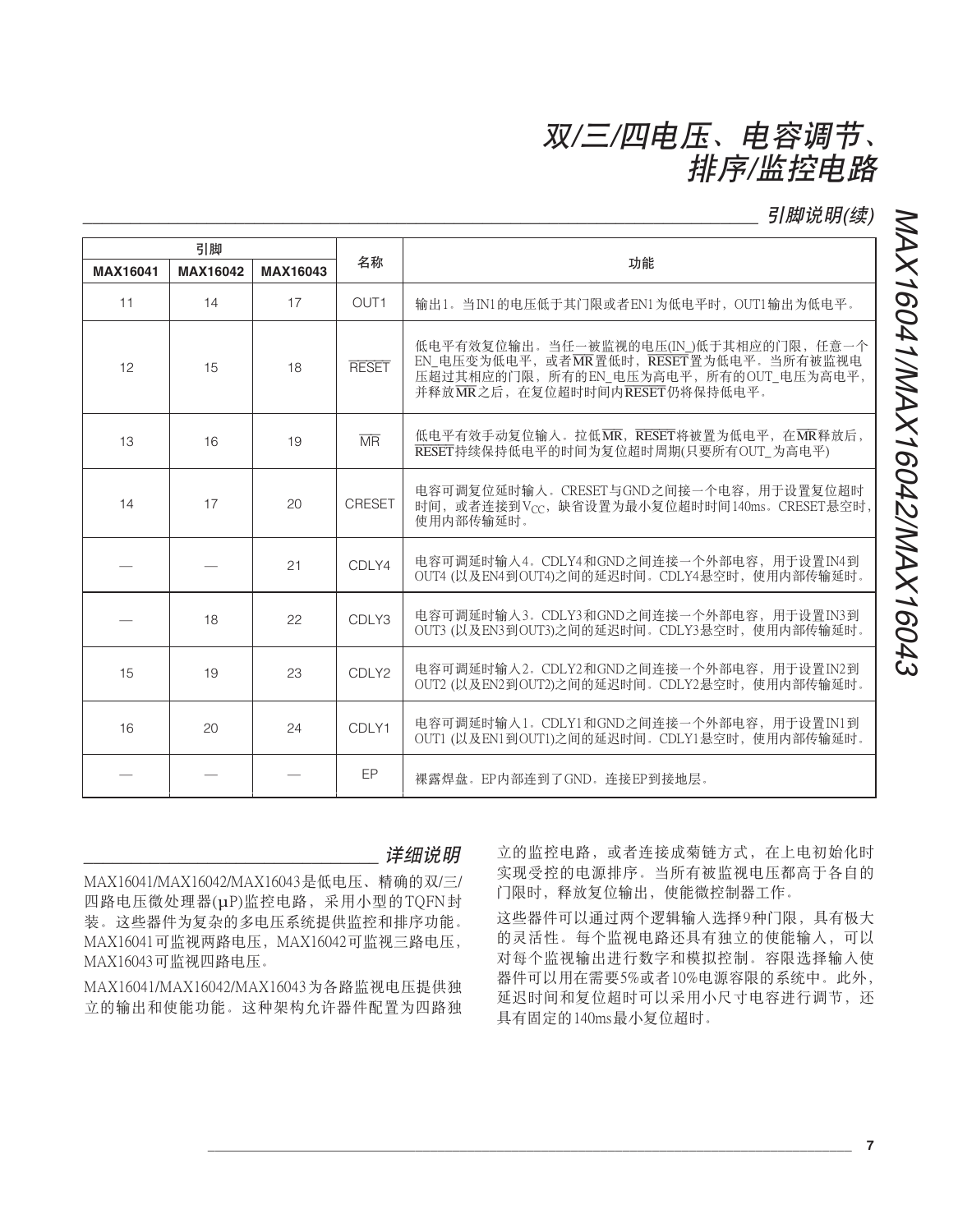双/三/四电压、电容调节、 排序/监控电路



图1. MAX16043功能框图

MAX16041/MAX16042/MAX16043 MAX16041/MAX16042/MAX16043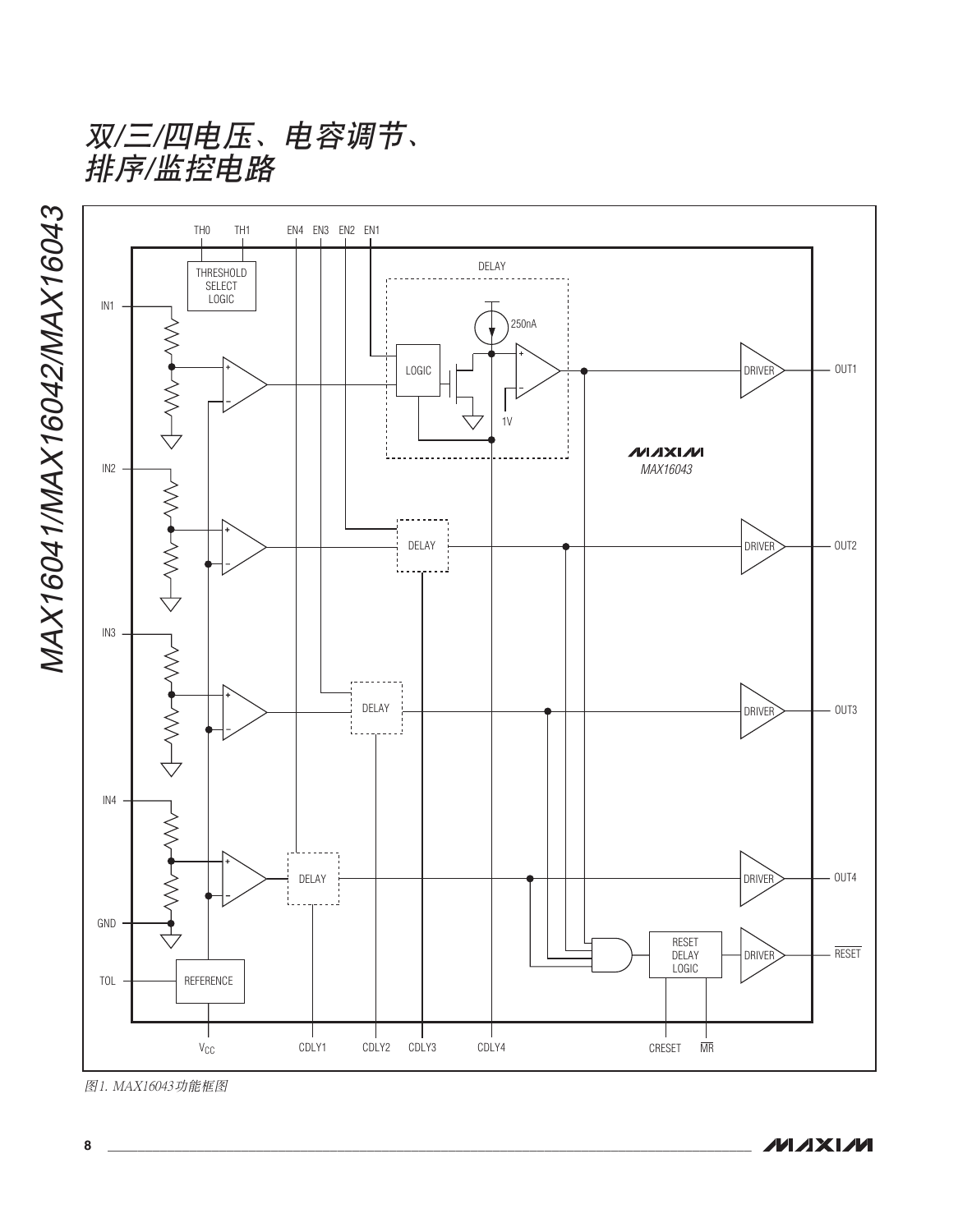

应用信息

容限

MAX16041/MAX16042/MAX16043具有引脚可选的门限容 限。TOL连接到GND, 选择低于门限标称值5%的容限。 TOL连接到Vcc,选择低于门限标称值10%的容限。请勿 将TOL悬空。

### 可调输入

该系列器件具有多种监视选项, 可选择固定和/或可调复位 门限(见表2)。对于可调门限的输入, 每个IN\_输入的门限电  $E(V<sub>TH</sub>)$ 典型值为0.5V (TOL = GND)或者0.472V (TOL = V $_{CC}$ ). 要监视特定电压VINTH, 按照图3所示连接一个电阻分压 网络, 用下面的等式计算门限电压:

$$
V_{\text{INTH}} = V_{\text{TH}} \times \left(1 + \frac{\text{R1}}{\text{R2}}\right)
$$

选择适当的外接电阻,以平衡精度和功耗两者之间的要 求。电压监视输入是一个高阻输入, 具有低达100nA的漏 电流。该漏电流会影响触发输出的门限电压总误差。引 入的误差与设置门限值的电阻成正比。减小电阻值,误 差相应减小;但是电阻上的功耗会相应增加。

NAX16041/MAX16042/MAX16043

MAX16041/MAX16042/MAX16043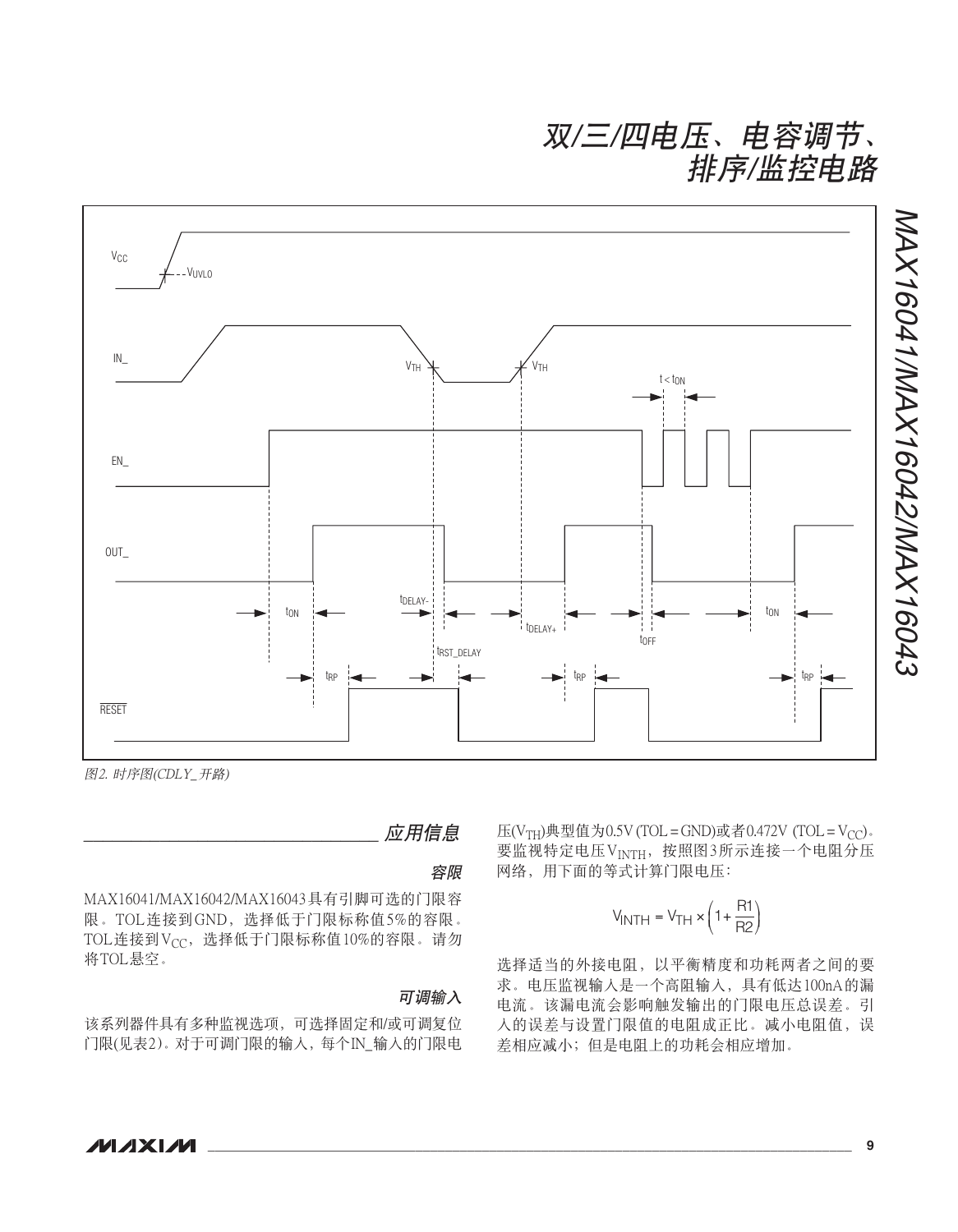

图3. 设置可调输入

$$
R1 = \frac{e_A \times V_{\text{INTH}}}{I_{\text{L}}}
$$

电阻分压器的最大可接受绝对误差中,由输入漏电流引 人的那部分误差用 $e_\mathrm{A}$ 表示(±1%用0.01表示);  $\rm\,V_{INTH}$ 为触发 输出(OUT\_)时的电压;I<sub>L</sub>是最坏情况下IN\_的漏电流(参见 Electrical Characteristics)。根据下列等式计算R2:

$$
R2 = \frac{V_{TH} \times R1}{V_{INTH} - V_{TH}}
$$

不用的输入

所有不用的IN\_和EN\_输入连接至V<sub>CC</sub>。

MAX16041/MAX16042/MAX16043具有漏极开路输出。当 IN 输入电压低于相应的门限, 或者当EN 为低电平时, 相应的OUT\_为低电平(见表1)。EN\_为高电平且VIN 超过 其门限之后, OUT 经过一段时间延迟后变为高电平。开 漏输出需要外接上拉电阻至0到28V电压。

#### 表1. 输出状态\*

| ΕN   | ΙN                  | <b>OUT</b>              |
|------|---------------------|-------------------------|
| Low  | $V_{IN} < V_{TH}$   | Low                     |
| High | $V_{IN} < V_{TH}$   | Low                     |
| Low  | $V_{IN} > V_{TH}$   | Low                     |
| High | $V_{IN}$ > $V_{TH}$ | $OUT_ = high$ impedance |

\* 无论EN\_和V<sub>IN</sub> 处于何种状态, 一旦Vcc低于UVLO, 所有的输出 将变为低电平。所有的输出保证Vcc低至1.2V时仍具有正确的状态。

## 表2.输入电压门限选择

| TH1/TH0<br><b>LOGIC</b> | IN1 (ALL<br><b>VERSIONS)</b><br>(V) | IN2 (ALL<br><b>VERSIONS)</b><br>(V) | IN <sub>3</sub><br>(MAX16042)<br>(V) | IN <sub>4</sub><br>(MAX16043)<br>(V) |
|-------------------------|-------------------------------------|-------------------------------------|--------------------------------------|--------------------------------------|
| Low/Low                 | 3.3                                 | 2.5                                 | 1.8                                  | 1.5                                  |
| Low/High                | 3.3                                 | 1.8                                 | Adj                                  | Adj                                  |
| Low/Open                | 3.3                                 | 1.5                                 | Adj                                  | Adj                                  |
| High/Low                | 3.3                                 | 1.2                                 | 1.8                                  | 2.5                                  |
| High/High               | 2.5                                 | 1.8                                 | Adj                                  | Adj                                  |
| High/Open               | 3.3                                 | Adj                                 | 2.5                                  | Adj                                  |
| Open/Low                | 3.3                                 | Adj                                 | Adj                                  | Adj                                  |
| Open/High               | 2.5                                 | Adj                                 | Adj                                  | Adj                                  |
| Open/Open               | Adj                                 | Adj                                 | Adi                                  | Adi                                  |

### RESET输出

当任何一路被监视的电压(IN)低于相应的门限,任何一个 EN\_变为低电平, 或者MR置低时, RESET被置为低电平。 当所有被监视的电压超过相应的门限,所有的EN 为高电 平,所有的OUT\_为高电平,以及MR释放后,RESET将 在一个复位超时周期内持续保持复位状态。所有器件均 具有低电平有效的推挽复位输出。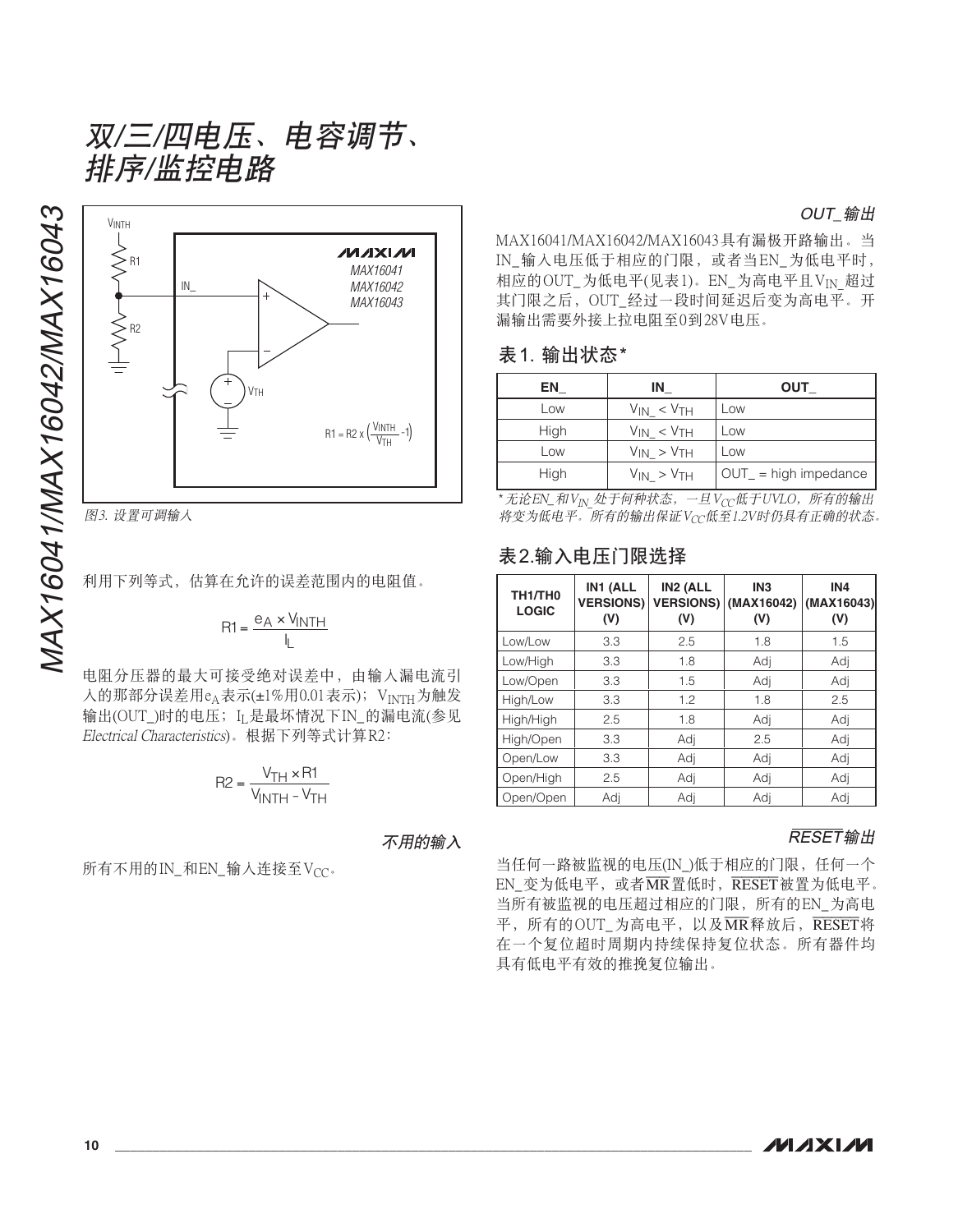#### 调节复位超时时间(CRESET)

当CRESET连接到V<sub>CC</sub>时, 所有器件均具有一个内部固定 的复位超时(最小140ms)。另外复位超时时间还可以通过 连接在CRESET与GND之间的电容进行调节。当CRESET 电压达到0.5V时, RESET变为高电平。一旦RESET变为 高电平, CRESET立即变为低电平。

按照下列等式计算复位超时时间:

t<sub>RP</sub> = <sup>V</sup>TH-RESET × C<sub>CRESET</sub> + 30 ×<br>|CH-RESET 30 $\times$  10 $^{-6}$ 

其中, V<sub>TH-RESET</sub>为0.5V, I<sub>CH-RESET</sub>为0.5µA, t<sub>RP</sub>的单位 为秒, CCRESET单位为法拉。为确保准确的时序和工作正 常,应尽量减小CCRESET的漏电流。

#### 可调延时(CDLY)

当VIN电压高于VTH, 且EN\_为高电平时, 内部的250nA电 流源开始给连在CDLY 和GND之间的外部电容充电。当 CDLY 电压达到1V时, OUT 变为高电平。当OUT 变为 高电平后, CDLY 立即变为低电平。按照下列等式, 调 节V<sub>IN</sub>上升到V<sub>TH</sub>至OUT\_变为高电平之间的延时(t<sub>DELAY</sub>) (EN 为高时):

> <sup>t</sup> <sup>V</sup> <sup>I</sup> DELAY <sup>C</sup> TH CDLY CH CDLY = × +× CDLY <sup>−</sup> − 35  $\times$  10 $^{-6}$

其中, V<sub>TH-CDLY</sub>为1V, I<sub>CH-CDLY</sub>为0.25µA, C<sub>CDLY</sub>的单位 为法拉, tpELAY单位为秒。为确保准确的时序和工作正常, 应尽量减小CDLY的漏电流。

### 手动复位输入(MR)

许多基于µP的产品需要手动复位功能, 以便允许操作人 员、测试人员或者外部逻辑电路启动器件复位。MR为逻 辑低电平时, RESET置为低电平。MR为低电平, 以及MR 变为高电平以后的复位超时时间(140ms固定或电容可调)  $\dot{\mathcal{Z}}$ 内,  $\overline{\text{RESET}}$ 保持复位状态。 $\overline{\text{MR}}$ 输入具有500nA的内部



上拉,因此不用时可以悬空。可以使用TTL或CMOS逻 辑电平, 或者漏极/集电极开路输出驱动MR。在MR和 GND之间连接一个常开模式的触发开关, 实现手动复位 功能。无需外部去抖电路。如果使用长电缆驱动MR,或 者将器件置于噪声环境中使用时, 可以在MR和GND之间 连接一个0.1uF电容, 以提高抗噪性。

### 上拉电阻值

漏极开路输出的上拉电阻值并无严格要求,但仍然需要 慎重选择,以确保在器件吸入电流时具有正确的逻辑电 平。例如, 如果 $V_{CC} = 2.25V$ , 而上拉电压是 $28V$ 时, 应确 保吸入电流低于0.5mA (如Electrical Characteristics所示)。 因此, 此时的上拉电阻应大于56kΩ。对于12V上拉电压, 上拉电阻应大于24kΩ。注意, 吸入电流大小取决于Vcc 电源电压。

### 电源旁路

器件工作于2.2V到28V的电源电压下。当Vcc电压低于 UVLO门限时, 所有的输出电压为低电平, 并在Vcc低于 1.2V之前一直保持低电平。对于嘈杂系统, 或者Vcc具有 快速上升瞬变的系统, 在Vcc和GND之间连接一个0.1μF 的陶瓷电容,并尽可能靠近器件放置,以提高噪声和瞬 态抑制能力。

#### 确保Vcc低至OV时复位输出仍然有效

当Vcc低于1.2V时, 输出的吸入电流能力下降。为确保 Vcc低至0V时输出仍然有效, 在RESET和GND之间连接  $-\bigtriangleup$ 100kΩ的电阻。

#### 典型应用电路

图4和图5所示为MAX16041/MAX16042/MAX16043的典型 应用电路。在大功率应用中, 使用n沟道器件可减少 MOSFET上的损耗, 因为它具有较低的漏-源导通电阻。 但是, n沟道MOSFET需要足够大的VGs电压, 保证器件 完全导通以实现较低的Rps ON。图4给出了MAX16042多 电压输出排序的应用电路。图5所示为MAX16043采用n沟 道MOSFET电源排序的电路。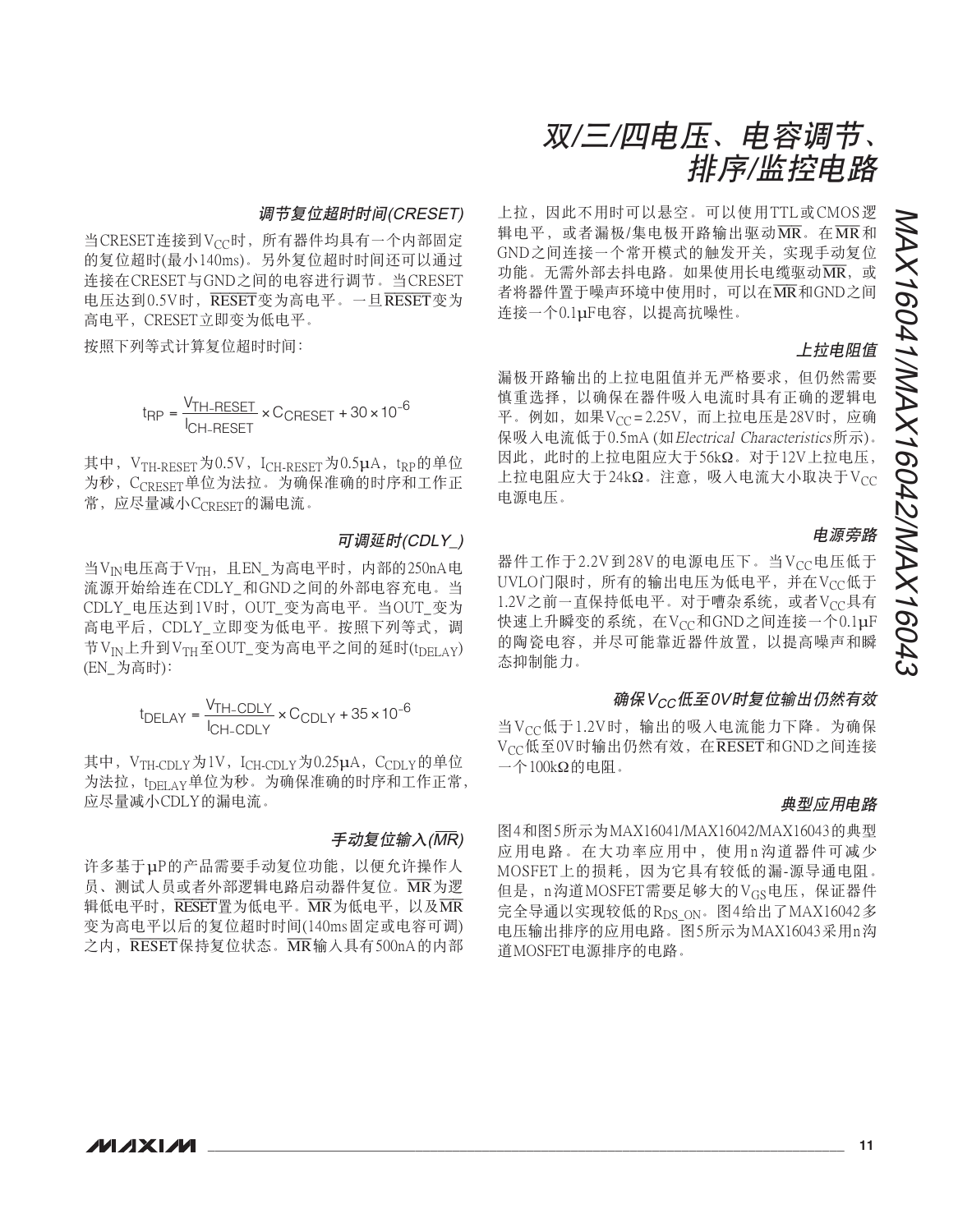双/三/四电压、电容调节、 排序/监控电路



图4. 多电压排序系统



图5. 使用n沟道FET的多电压排序应用电路

MAX16041/MAX16042/MAX16043 MAX16041/MAX16042/MAX16043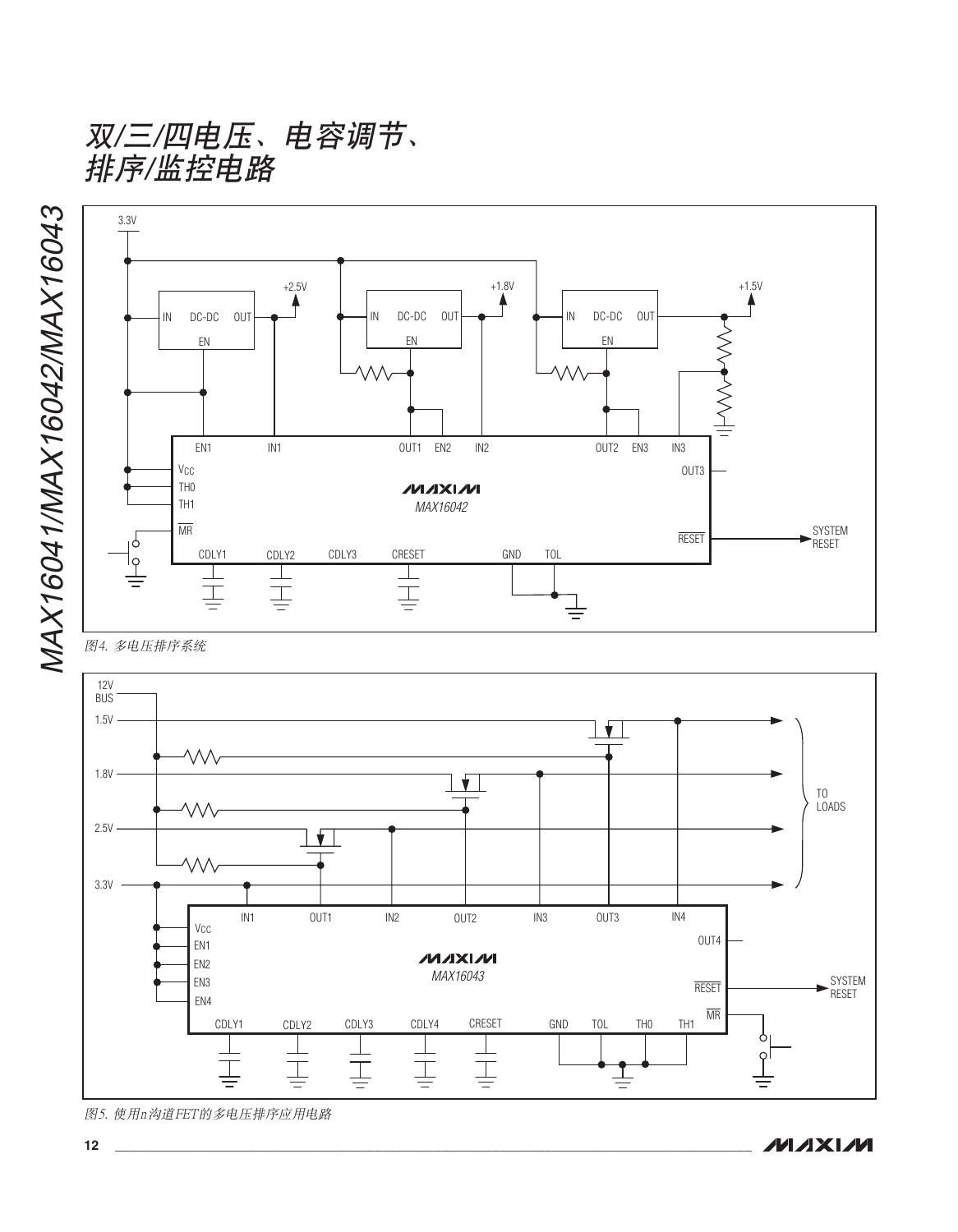双/三/四电压、电容调节、 排序/监控电路

引脚配置(续)



芯片信息

PROCESS: BICMOS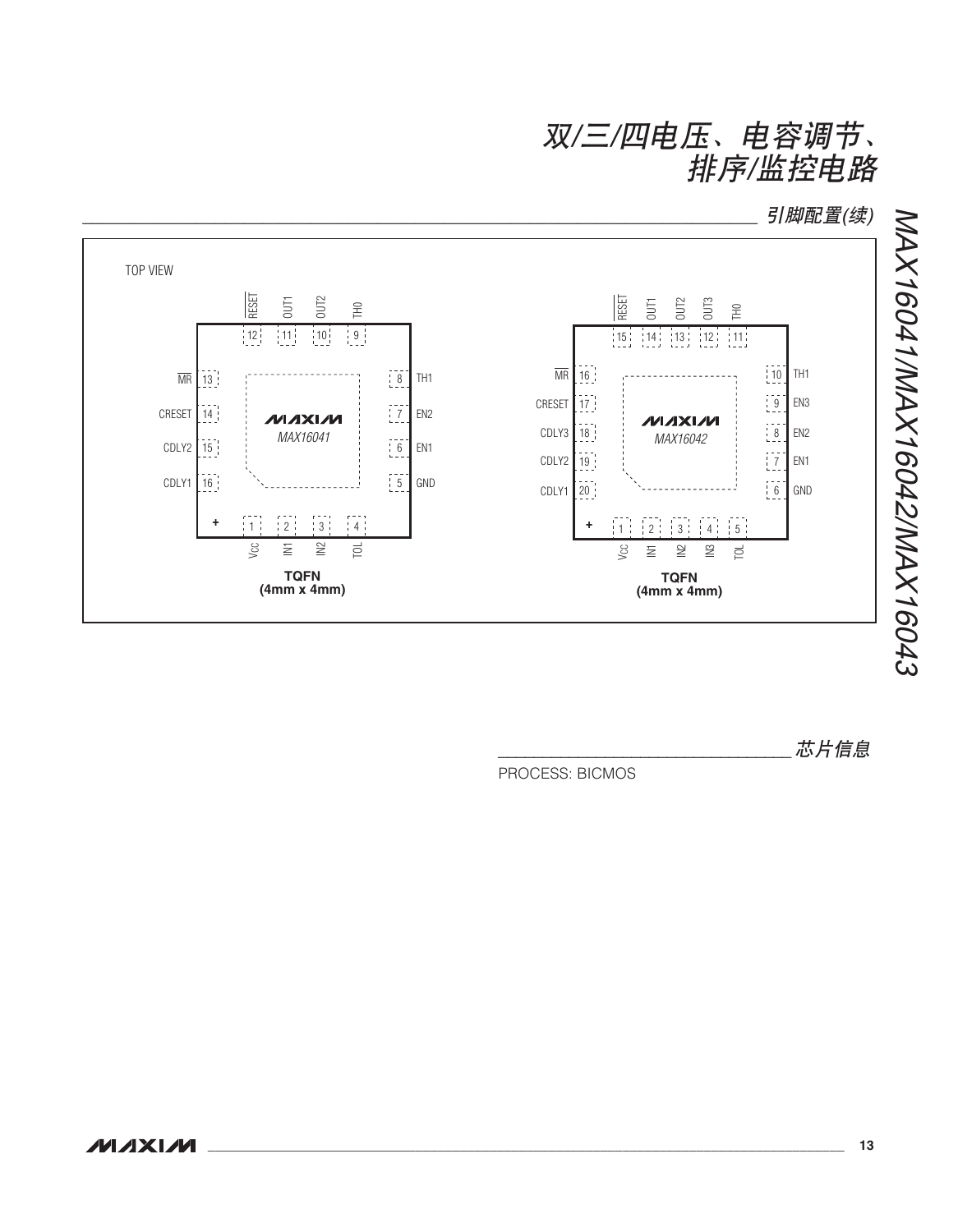

(本数据资料提供的封装图可能不是最近的规格,如需最近的封装外形信息,请查询 <u>www.maxim-ic.com.cn/packages</u>。)

``````````````````````````````````````````````````````````````````````````````ॖᓤቧᇦ